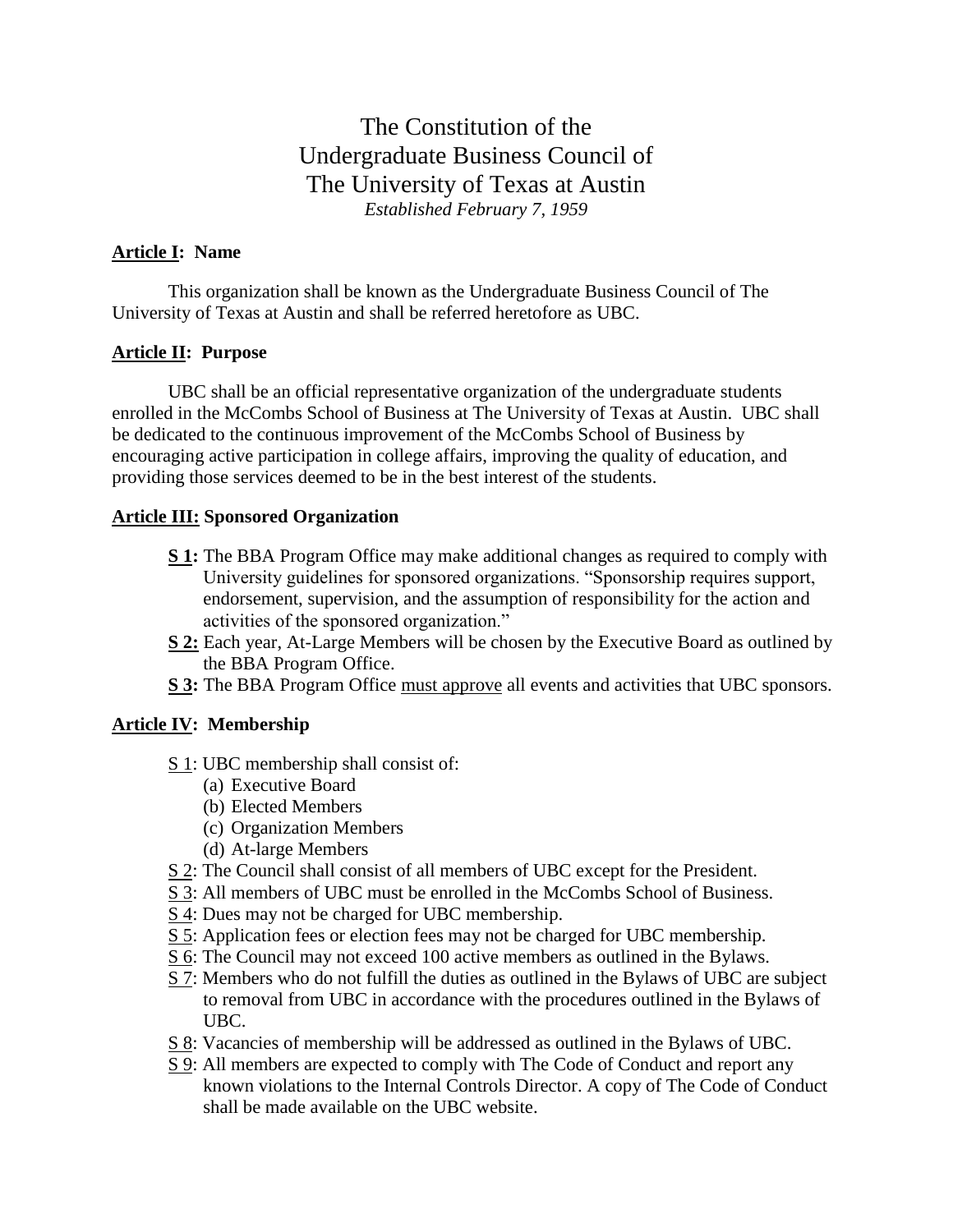### **Article V: Executive Board**

- S 1: The Executive Board of UBC shall consist of:
	- (a) President
	- (b) Vice-President
	- (c) Academic Director
	- (d) Administrative Director
	- (e) Careers Director
	- (f) Financial Director
	- (g) Internal Controls Director
	- (h) External Relations Director
	- (i) Communications Director
	- The Executive Board must fulfill the duties set forth in the Bylaws of UBC.
- S 2: The following requirements must be met in order for an individual to qualify for an Executive Board position:
	- (a) The individual must be enrolled in the McCombs School of Business at the time of election and for the complete duration of the elected one-year term.
	- (b) Each applicant must be in good academic standing in accordance with the BBA Program Office or the Master in Professional Accounting Program Office for the duration of the elected term.
	- (c) The individual must be either an active or inactive member of UBC at the time of elections.
	- (d) The individual must plan on being present for the entirety of the academic year in which they are running for.
- S 3: In the case of a vacancy of office:
	- (a) If the office of the President becomes vacant, the Vice-President will assume the position of President immediately at the time of vacancy, and the position of Vice-President will then be considered vacant.
	- (b) If any office other than that of the President becomes vacant, then that office is to be filled immediately following the procedures outlined in the Bylaws of UBC.
	- (c) If an individual currently serving on the Executive Board wishes to run in order to fill a vacant office, that individual must first resign their current position before announcing formal candidacy for the other office.
	- (d) During the time between the vacancy of office and the election of a replacement officer, the President may delegate responsibilities of the office as deemed appropriate.
	- (e) An office may not remain vacant for a period greater than three class weeks.
	- (f) Any special election must take place during a long semester session.
	- (g) To determine if an office is vacant for reasons other than resignation or impeachment, a three-fourths vote of the Council is needed.
- S 5: Officer Elections are to be held during the month of April and are to follow all regulations and procedures set forth in the Bylaws of UBC.

## **Article VI: Elected Members**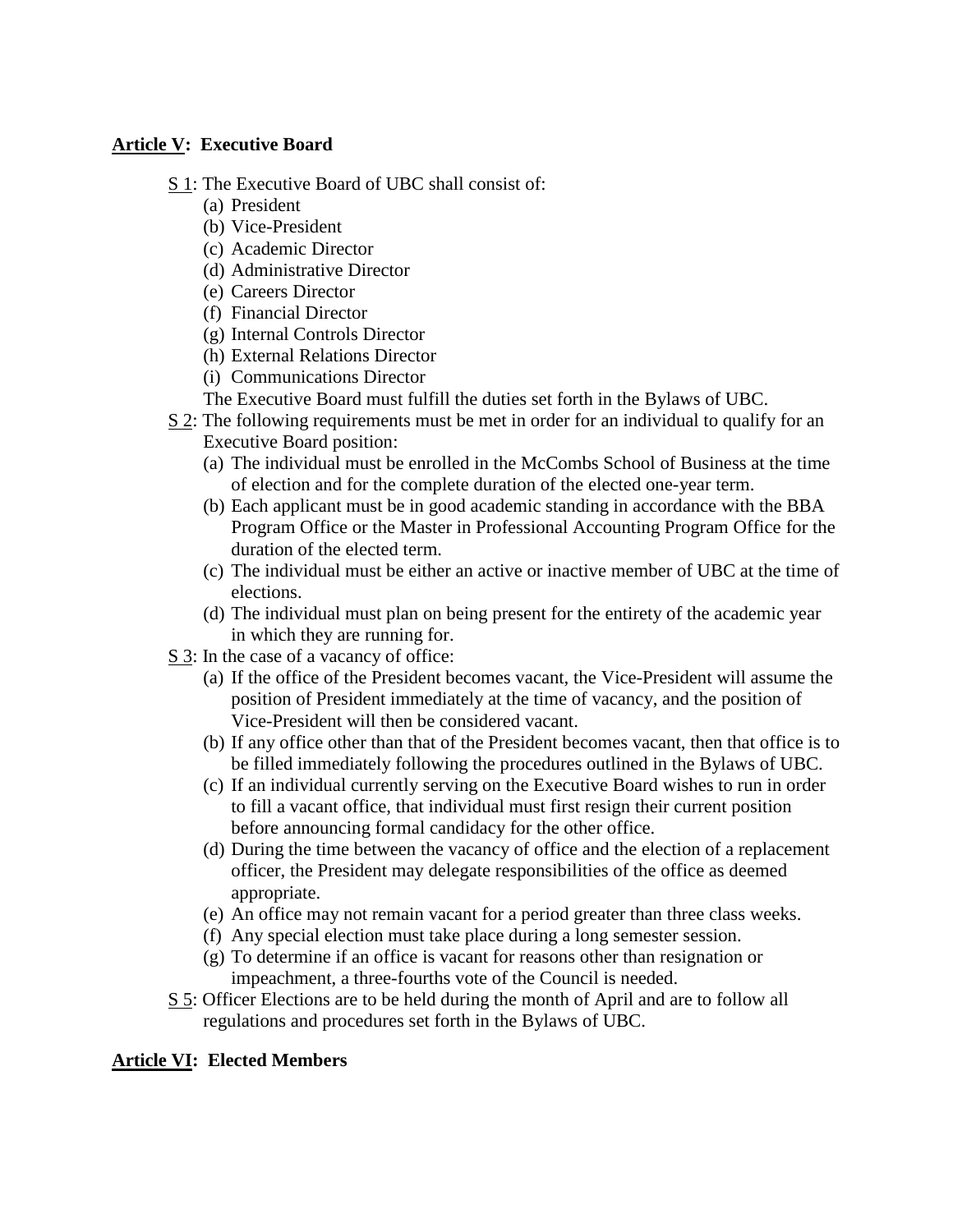- S 1: UBC shall offer three Elected Member positions to each classification by year at The University of Texas at Austin.
- S 2: Candidates for Elected Member must meet the following eligibility requirements:
	- (a) Each candidate will represent the classification (by year) of which he/she is currently a member. The fourth-year positions will include students who have been enrolled at the University of Texas at Austin for four or more years.
	- (b) Each candidate must be enrolled in the McCombs School of Business.
	- (c) Each candidate must be in good academic standing in accordance with the BBA Program Office or Master in Professional Accounting Program Office.
	- (d) Each voter must meet the requirements as listed on the voter registration/information form published by UBC.
- S 3: Elections for Elected Members shall be held at the beginning of every academic year and shall follow all regulations and procedures set forth in the Bylaws of UBC.

## **Article VII: Organization Members**

- S 1: Any organization comprised of 2/3 McCombs School of Business undergraduates may nominate one Organizational Representative to attend regular Organizational Representative meetings facilitated by the UBC Vice-President.
- S 2: An organization is eligible for an Organization Member if it:
	- (a) Has been registered with the Student Activities and Leadership Development (SALD) Office for one full year.
	- (b) Elects an Organizational Representative to serve for one full academic year.
- S 3: Organizational Representatives, if currently enrolled in the McCombs School of Business, may apply to serve as an Organization Member, with full UBC membership status, through an application process.
- S 4: The application process for selecting Organization Members shall be outlined in the Bylaws.
- S 5: UBC shall offer a maximum of twenty Organization Member positions.

## **Article VIII: At-Large Members**

- S 1: Applicants for membership at large must meet the following eligibility requirements: (a) Each applicant must be enrolled in the McCombs School of Business.
	- (b) Each applicant must be in good academic standing in accordance with the BBA Program Office or the Master in Professional Accounting Program Office.
- S 2: The application process shall be outlined as defined in the Bylaws of UBC in accordance with the following:
	- (a) All At-Large Membership applicants shall be selected by a formal application process.
	- (b) Complete procedures, dates, and necessary information regarding the application process shall be made readily available to all students in the McCombs School of Business.
	- (c) At-Large Members shall be selected on a yearly basis each fall semester through the application process.
	- (d) Applicants who re-apply as At-Large Members shall forfeit their right to vote in the subsequent Elected Member election.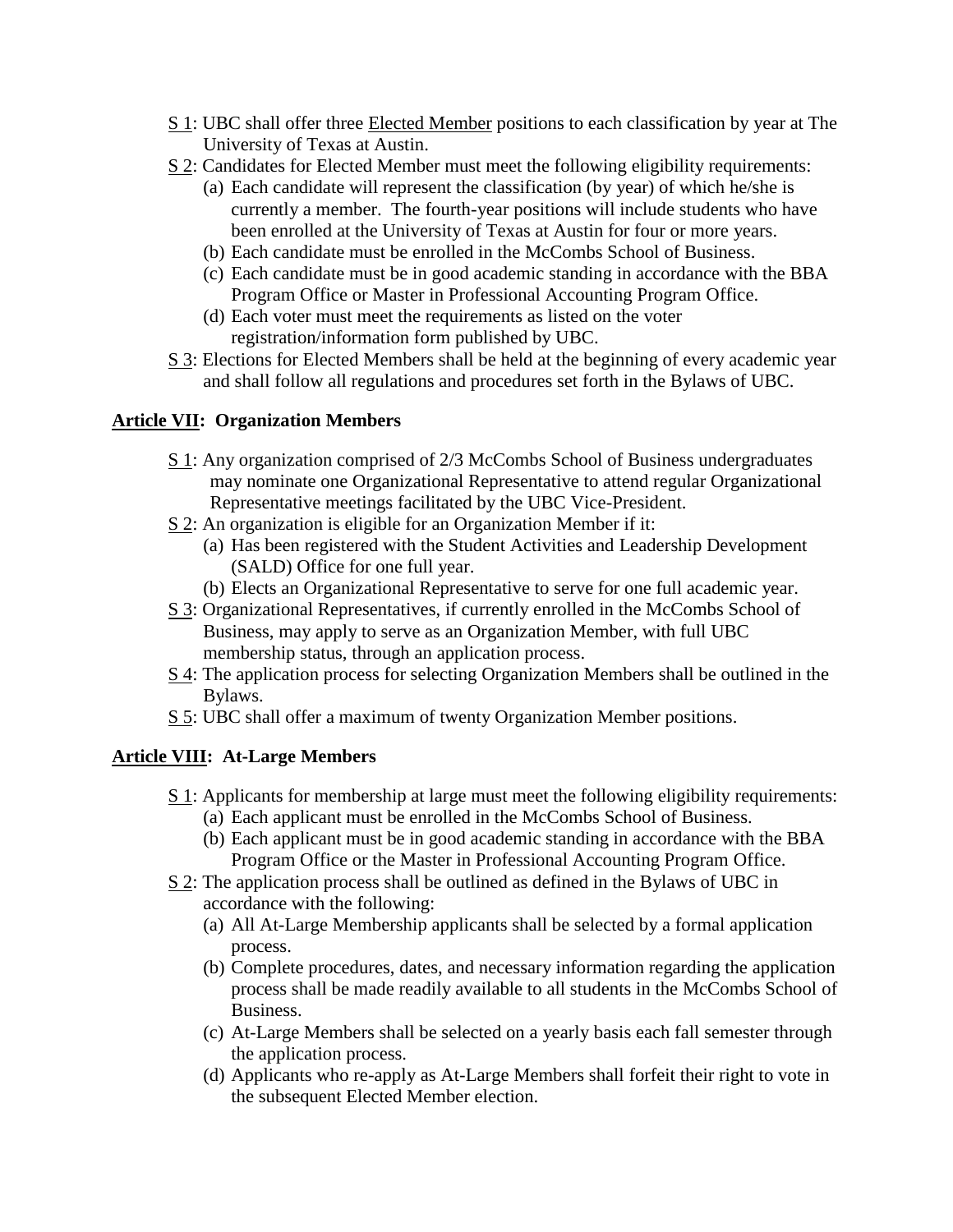S 3: There may be no fewer than 40 At-large Members at the beginning of the academic year.

## **Article IX: Voting**

- S 1: Each member of the Council shall have one vote.
- S 2: A member may not vote unless present for all discussion on the matter. Proxy and absentee voting is prohibited.
- $S \cdot 3$ : A quorum is required for voting to take place.
- S 4: Voting may take place at general meetings only.

S 5: Voting shall be conducted as a simple plurality whereas the subset having the largest number of votes wins

- (a) The possible subsets are For, Against, and Abstain
- (b) Abstain shall be defined as a vote in which a member does not feel informed enough to submit a vote of For or Against or disagrees with the fundamental purpose of the legislation being brought before the Council.

S 6: In the case of a tie, the President's vote will count as the official tie-breaker.

# **Article X: Meetings**

- S 1: UBC shall meet once a week during the fall and spring semesters.
	- (a) The meeting day shall be chosen at the beginning of each semester by the Executive Board in the best interest of UBC.
	- (b) The Executive Board has the power to change meeting times and days to accommodate special circumstances.
	- (c) The BBA Program Office representative will be present at UBC meetings and sponsored events at the discretion of the representative.
- S 2: Guidelines regarding special meetings.
	- (a) May be called by the President with the approval of the Executive Board.
	- (b) Notice must be given 48 hours before-hand.
	- (c) Must meet quorum.
- S 3: At all regularly scheduled meetings, UBC shall present all matters coming before it.
	- (a) All matters which require voting will be acted upon with a majority vote unless stated elsewhere in this Constitution.
	- (b) All matters requiring discussion will be limited to 15 minutes per topic.
		- (i) It is the Vice-President's job to keep track of time.
		- (ii) If further discussion is desired, a hand vote will be taken by the Vice-President.
		- (iii) If a simple majority is attained, discussion will be extended another 15 minutes.
		- (iv) This process may be repeated until the discussion ends.

## **Article XI: Financial Procedures**

UBC must have a budget for each academic year of operation. The budgetary process guidelines set forth by the Bylaws of UBC must be adhered to by all members of UBC.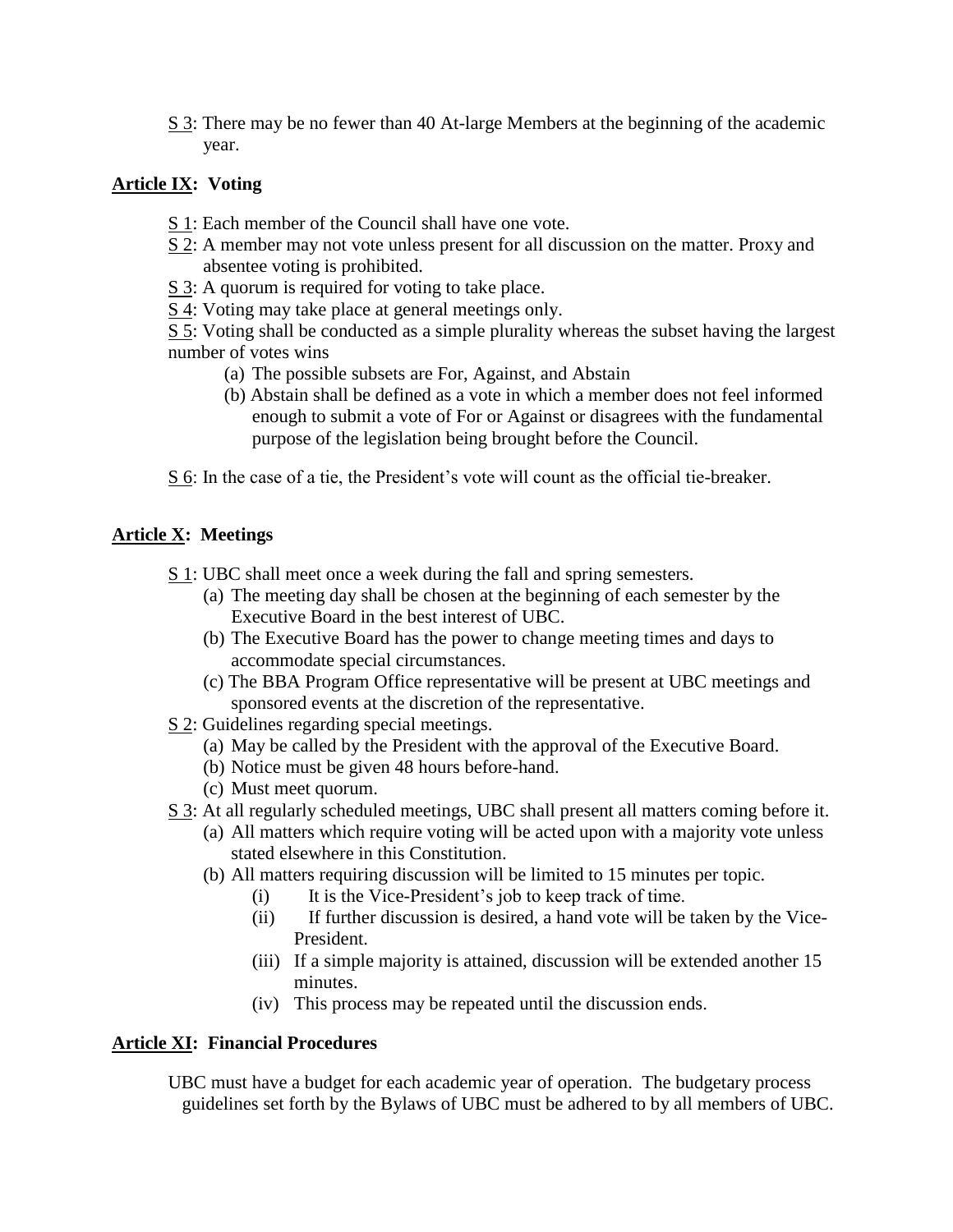## **Article XII: Impeachment**

- S 1: An officer or member may be impeached for not fulfilling their duties as listed in the Bylaws, or for gross misconduct.
- S 2: The impeachment procedures are outlined in the Bylaws.

## **Article XIII: Amendment Procedures**

- S 1: Any member of UBC can propose an amendment to this Constitution by following this procedure:
	- (a) Prominently post or distribute the proposed amendment to each UBC member.
	- (b) At a regularly scheduled meeting, read the current section(s) of the Constitution affected by the proposed amendment followed by each section's proposed amendment.
	- (c) At this meeting, Council will discuss the proposed amendment, and it may be changed. If changes are made, the proposed amendment must be adjusted accordingly and reposted or redistributed,
	- (d) At the next regularly scheduled meeting, discussion and debate will be held and new changes will be allowed.
	- (e) Once all desired changes are made to the proposed amendment, voting occurs.
- S 2: A two-thirds majority of the active members present during meeting may approve the amendment.
- S 3: Amendment proposals must contain the date of which the amendment will become effective if passed.
- S 6: Amendments passed by the Council must be listed in Article XIV with the date it was approved. A copy of the amended Constitution shall be made available on the UBC website for the public to access.

## **Article XIV: Amendments**

- 1. Article III: Membership. Amended: March 10, 2004. Article VI: Organization Members. Amended: March 10, 2004
- 2. Article III: Membership. Amended: April 28, 2004 Article V: Elected Members. Amended: April 28, 2004
- 3. Article III: Membership. Amended: January 19, 2005. Article IV: Executive Board. Amended: January 19, 2005. Article V: Elected Members. Amended: January 19, 2005. Article VI: Organization Members. Amended: January 19, 2005. Article VII: At-Large Members. Amended: January 19, 2005.
- 4. Article III: Sponsored Organization. Added: April 19, 2006. Article V: Executive Board. Amended April 19, 2006.
- 5. Article XIII: Amendment Procedures. Amended: March 28, 2007.
- 6. Article III: Sponsored Organization. Amended: April 11, 2007.
- 7. Article X: Meetings. Amended: November 26, 2008.
- 8. Article IV: Membership. Amended: March 11, 2009.
- 9. Article X: Meetings. Amended: February 2, 2011.
- 10. Article XIII: Amending the Constitution. Amended: November 16, 2011.